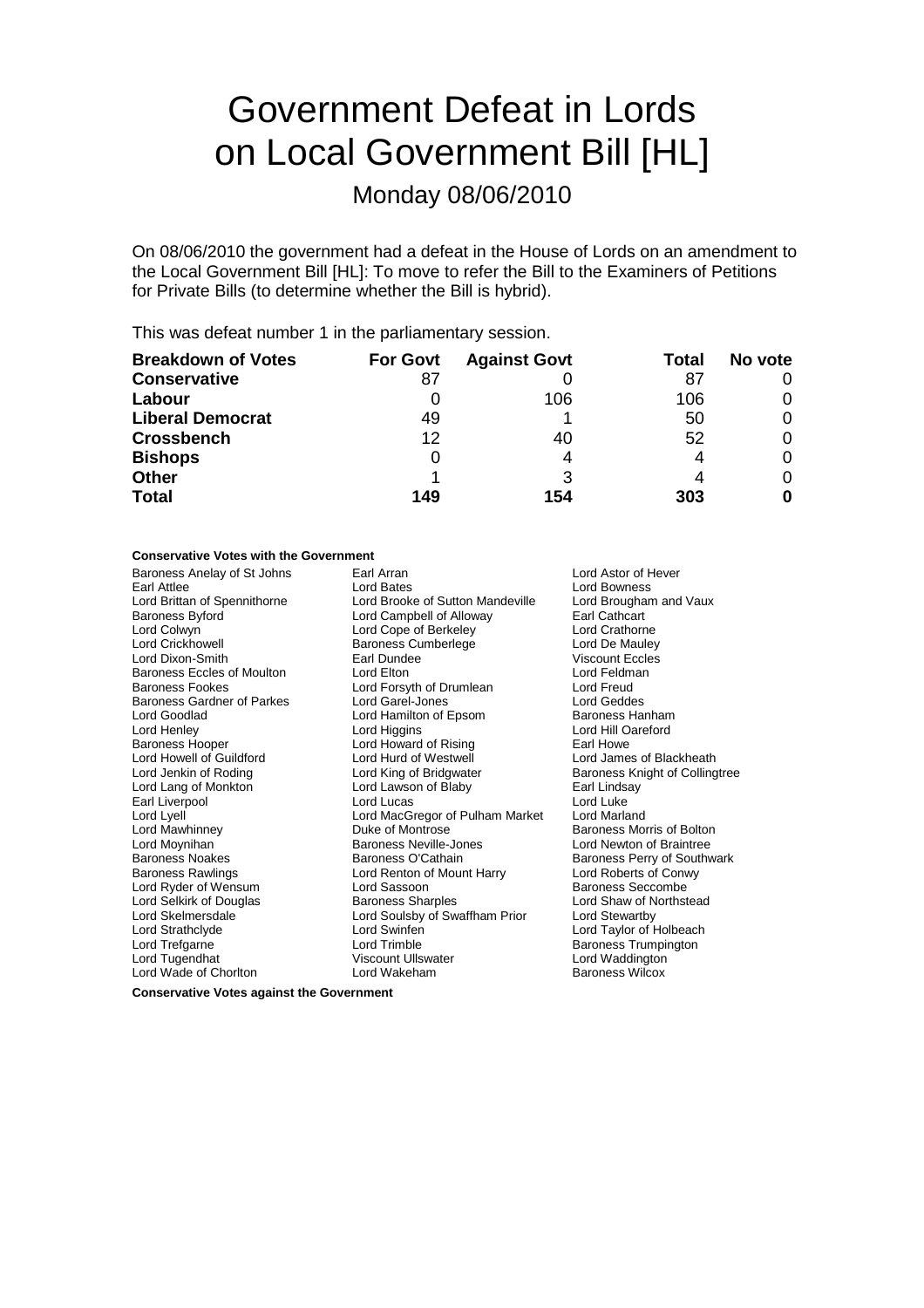#### **Labour Votes with the Government**

### **Labour Votes against the Government**

Lord Barnett Lord Bassam of Brighton<br>Lord Bilston Lord Barness Blood Lord Brooke of Alverthorpe Lord Brookman<br>
Lord Christopher Lord Clark of Windermere Lord Foster of Bishop Auckland Lord Foulkes of C<br>Baroness Golding Baroness Goudie Lord Haworth **Baroness Hollis of Heigham**<br>Baroness Howells of St Davids **Conta** Lord Hoyle Lord Kinnock<br>
Lord Lea of Crondall<br>
Lord Linsey<br>
Lord Linsey Baroness Morgan of Huyton Lord Plant of Highfield<br>Lord Radice Viscount Simon **Lord Smith of Leigh**<br>
Lord Stone of Blackheath **Lord Saroness Symons** o Lord Tunnicliffe Lord Wedderburn of Charlton Baroness Wilkins Lord Welderburn of Charlton Baroness Wilkins Lord Young of Norwood Green

Lord Ahmed<br>
Lord Anderson of Swansea Lord Bach<br>
Lord Bach Lord Bach Lord Bhattacharyya<br>
Lord Bhattacharyya Baroness Blood and Lord Borrie<br>
Lord Bragg<br>
Lord Brett Lord Bradley **Communist Communist Lord Bragg** Lord Brett Lord Brett Lord Brooken Lord Brooken Lord Brooken Lord Brooken Lord Brooken Lord Brooken Lord Brooken Lord Brooken Lord Brooken Lord Brooken Lord Brooken Lord Brooke Lord Clinton-Davis **Lord Corbett of Castle Vale Castle Baroness Corston**<br>
Baroness Crawley **Baroness Dean of Lord Davies of Oldham** Baroness Dean of Baroness Crawley **Example 2** Lord Davies of Oldham Baroness Dean of Thornton-le-Fylde<br>
Lord Desai Lord Dixon Lord Dubs Lord Dixon Lord Dubs<br>
Lord Elder Lord Evans Lord Eatwell **Communist Club Lord Elder** Lord Evans of Parkside<br>
Lord Evans of Temple Guiting Lord Evans of Watford **Example Baroness Farrington** of Lord Evans of Watford<br>
Lord Foulkes of Cumnock<br>
Baroness Gale<br>
Baroness Gale Lord Graham of Edmonton Lord Grenfell Lord Grocott Lord Harrison **Lord Hart of Chilton** Lord Hart of Chilton Lord Haskel<br>Lord Haworth **Lord Howarth of Newport** Baroness Hollis of Heigham Lord Howarth of Newport Lord Hunt of Kings Heath Lord Irvine of Lairg Baroness Jay of Paddington<br>Lord Jones Baroness Kennedy of The Shaws Lord King of West Bromwich Lord Jones The Shaws Baroness Kennedy of The Shaws Lord King of Lord King of The Shaws Lord King of West Bromess Kinnock Holyhead Lord Lea of Crondall **Lord Lord Lipsey** Lord Mackenzie of Framwellgate<br>
Lord MacKenzie of Culkein **Lord Maxton** Lord Maxton Baroness McIntosh of Hudnall Lord Maxton **Culke Culke Culter** Cultures Maxton Baroness McIntosh of Hudnall<br>Lord Mitchell **Baroness McIntosh Culke** Lord Morgan Lord McKenzie of Luton **Lord Mitchell** Lord Morgan<br>
Baroness Morgan of Huvton **Lord Morris of Aberavon** Lord Morris of Manchester Baroness Morris of Yardley Lord O'Neill of Clackmannan Lord Parekh Lord Patel of Blackburn **Lord Pendry Communist Communist Patel Baroness Pitke**<br>Lord Plant of Highfield **Baroness Prosser** Baroness Quin Baroness Ramsay of Cartvale Lord Rea Lord Richard **Communist Communist Communist Communist Communist Communist Communist Communist Communist Communist Communist Communist Communist Communist Communist Communist Communist Communist Communist Communist Communis** Baroness Scotland of Asthal Lord Sewel Cord Sevel Lord Sheldon<br>1997 - Lord Smith of Leigh Lord Soley<br>1997 - Lord Stone of Blackheath Baroness Symons of Vernham Dean Lord Taylor of Blackburn Lord Stone of Blackheath Baroness Symons of Vernham Dean Lord Taylor of B<br>Lord Temple-Morris **Baroness Thornton** Lord Tomlinson Lord Temple-Morris **Communist Communist Communist Communist Communist Communist Communist Communist Communist Co**<br>Lord Tunnicliffe **Communist Communist Communist Communist Communist Communist Communist Communist Communist** 

Lord Clarke of Hampstead Baroness Gould of Potternewton<br>Lord Grocott Lord Hughes of Woodside Lord Woolmer of Leeds

## **Liberal Democrat Votes with the Government**

Baroness Bonham-Carter of Yarnbury Lord Bradshaw Lord Burnet<br>Lord Chidgey Lord Clement-Jones Lord Clement Lord Clement<br>Lord Cotter Lord Chidgey **Lord Clement-Jones**<br>
Lord Dholakia **Lord Corporation**<br>
Lord Dykes Lord Dholakia **Lord Dykes** Lord Dykes Baroness Falkner of Margravine<br>
Lord Fearn Baroness Garden of Frognal **Baroness Falkner of Margravine** Lord Fearn Baroness Garden of Frognal Earl Glasgow Lord Hooson<br>
Baroness Linklater of Butterstone 
Lord Livsey of Talgarth

Lord Maclennan of Rogart

Lord Maclennan of Rogart

Lord Maclennan of Rogart

Lord Maclennan of Rogart

Lord Maclennan of Rogart Baroness Linklater of Butterstone Lord Livsey of Talgarth **Lord Maclennan Corporation**<br>Baroness Maddock **Corporation Corporation** Lord MacNally **Corporation** Lord Methuen Baroness Maddock Lord McNally<br>Baroness Neuberger Lord Newby Baroness Neuberger **Lord Newby**<br> **Baroness Nothover** Lord Rennard<br>
Lord Roberts of Llandudno<br>
Lord Roberts of Llandudno Baroness Northover Lord Rennard Lord Rennard Lord Roberts of Llandudno<br>
Lord Rodgers of Quarry Bank Baroness Scott of Needham Market Baroness Sharp of Guildford Lord Shutt of Greetland Lord Smith of Clifton Lord Teverson Lord Thomas of Gresford Baroness Thomas of Walliswood Baroness Thomas of Winchester<br>
Lord Tord Tord Tordoff Lord Tordoff Lord Tuler Lord Wallace of Tankerness Baroness Williams of Crosby

Lord Addington Lord Alderdice Lord Avebury Baroness Scott of Needham Market<br>Lord Smith of Clifton Lord Tordoff<br>
Lord Wallace of Saltaire<br>
Lord Wallace of Saltaire<br>
Corporation Charless Walmsley

Baroness Harris of Richmond<br>Lord Lee of Trafford

**Liberal Democrat Votes against the Government**

Viscount Falkland